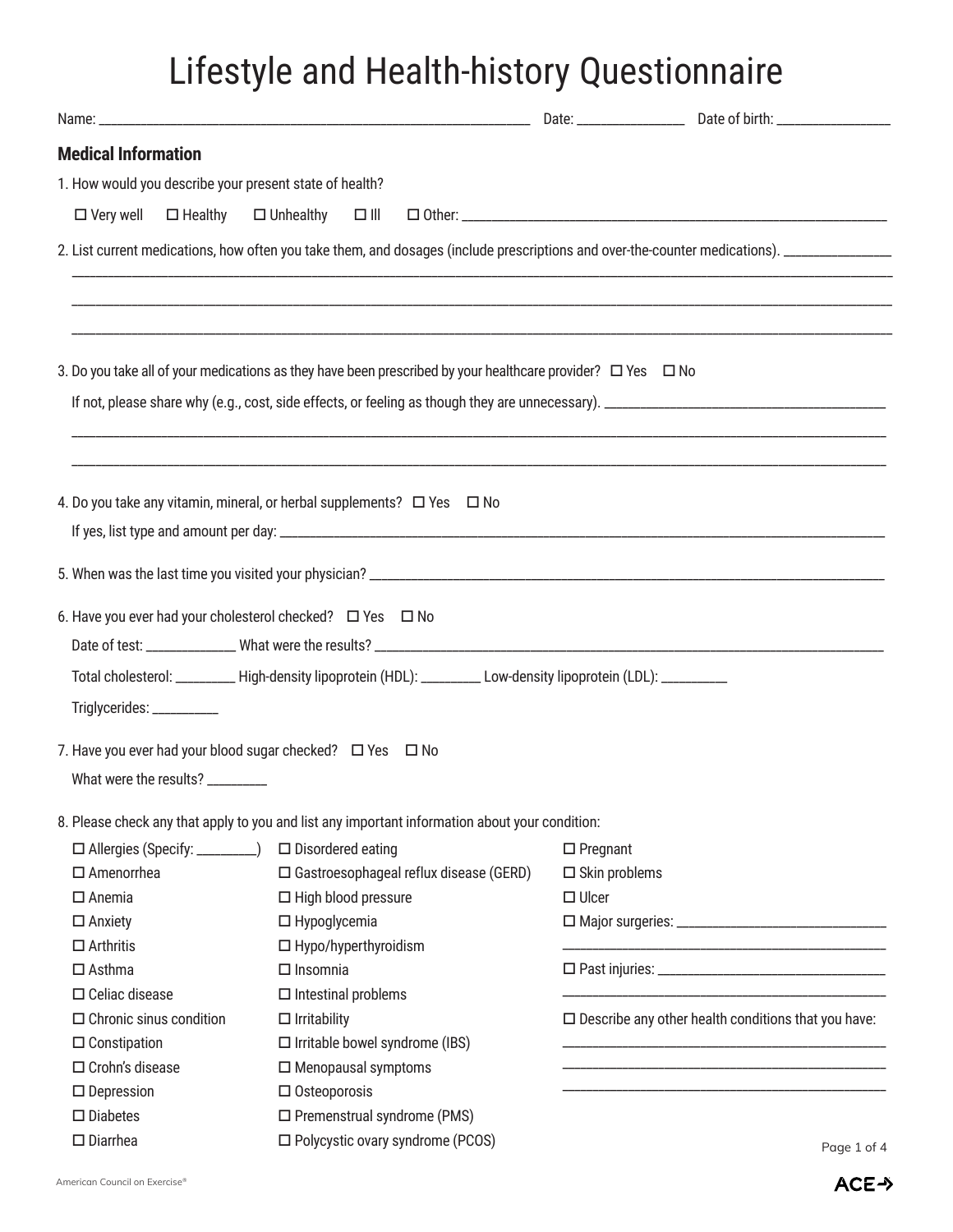## **Family History**

| 1. Has anyone in your immediate family been diagnosed with the following?                                                                            |                                                                     |                  |               |                            |             |  |  |  |  |
|------------------------------------------------------------------------------------------------------------------------------------------------------|---------------------------------------------------------------------|------------------|---------------|----------------------------|-------------|--|--|--|--|
| $\Box$ Heart disease                                                                                                                                 |                                                                     |                  |               |                            |             |  |  |  |  |
| $\Box$ High cholesterol                                                                                                                              |                                                                     |                  |               |                            |             |  |  |  |  |
| $\Box$ High blood pressure                                                                                                                           |                                                                     |                  |               |                            |             |  |  |  |  |
| $\Box$ Cancer                                                                                                                                        |                                                                     |                  |               |                            |             |  |  |  |  |
| $\square$ Diabetes                                                                                                                                   |                                                                     |                  |               |                            |             |  |  |  |  |
| $\Box$ Osteoporosis                                                                                                                                  |                                                                     |                  |               |                            |             |  |  |  |  |
|                                                                                                                                                      |                                                                     |                  |               |                            |             |  |  |  |  |
| <b>Nutrition</b>                                                                                                                                     |                                                                     |                  |               |                            |             |  |  |  |  |
|                                                                                                                                                      |                                                                     |                  |               |                            |             |  |  |  |  |
| 2. Have you ever followed a modified diet? $\Box$ Yes $\Box$ No                                                                                      |                                                                     |                  |               |                            |             |  |  |  |  |
|                                                                                                                                                      |                                                                     |                  |               |                            |             |  |  |  |  |
| 3. Are you currently following a specialized eating plan (e.g., low-sodium or low-fat)? $\Box$ Yes $\Box$ No                                         |                                                                     |                  |               |                            |             |  |  |  |  |
|                                                                                                                                                      |                                                                     |                  |               |                            |             |  |  |  |  |
|                                                                                                                                                      |                                                                     |                  |               |                            |             |  |  |  |  |
|                                                                                                                                                      |                                                                     |                  |               |                            |             |  |  |  |  |
|                                                                                                                                                      | Was the eating plan prescribed by a physician? $\Box$ Yes $\Box$ No |                  |               |                            |             |  |  |  |  |
|                                                                                                                                                      |                                                                     |                  |               |                            |             |  |  |  |  |
| 5. Have you ever met with a registered dietitian or attended diabetes education classes? $\Box$ Yes $\Box$ No                                        |                                                                     |                  |               |                            |             |  |  |  |  |
| Are you interested in doing so? $\Box$ Yes $\Box$ No                                                                                                 |                                                                     |                  |               |                            |             |  |  |  |  |
| 6. What do you consider to be the major issues with your nutritional choices or eating plan (e.g., eating late at night, snacking on high-fat foods, |                                                                     |                  |               |                            |             |  |  |  |  |
| 7. How many glasses of water do you drink per day? __________ 8-ounce glasses                                                                        |                                                                     |                  |               |                            |             |  |  |  |  |
|                                                                                                                                                      |                                                                     |                  |               |                            |             |  |  |  |  |
| 9. Do you have any food allergies or intolerance? $\Box$ Yes $\Box$ No                                                                               |                                                                     |                  |               |                            |             |  |  |  |  |
|                                                                                                                                                      |                                                                     |                  |               |                            |             |  |  |  |  |
|                                                                                                                                                      |                                                                     |                  |               |                            |             |  |  |  |  |
| 10. Who shops for and prepares your food?                                                                                                            | $\square$ Self                                                      | $\square$ Spouse | $\Box$ Parent | $\Box$ Minimal preparation |             |  |  |  |  |
| 11. How often do you dine out? _________ times per week                                                                                              |                                                                     |                  |               |                            |             |  |  |  |  |
|                                                                                                                                                      |                                                                     |                  |               |                            |             |  |  |  |  |
| 12. Please specify the type of restaurants for each meal:                                                                                            |                                                                     |                  |               |                            |             |  |  |  |  |
|                                                                                                                                                      |                                                                     |                  |               |                            |             |  |  |  |  |
|                                                                                                                                                      |                                                                     |                  |               |                            |             |  |  |  |  |
| 13. Do you crave any foods? □ Yes □ No                                                                                                               |                                                                     |                  |               |                            |             |  |  |  |  |
|                                                                                                                                                      |                                                                     |                  |               |                            |             |  |  |  |  |
|                                                                                                                                                      |                                                                     |                  |               |                            | Page 2 of 4 |  |  |  |  |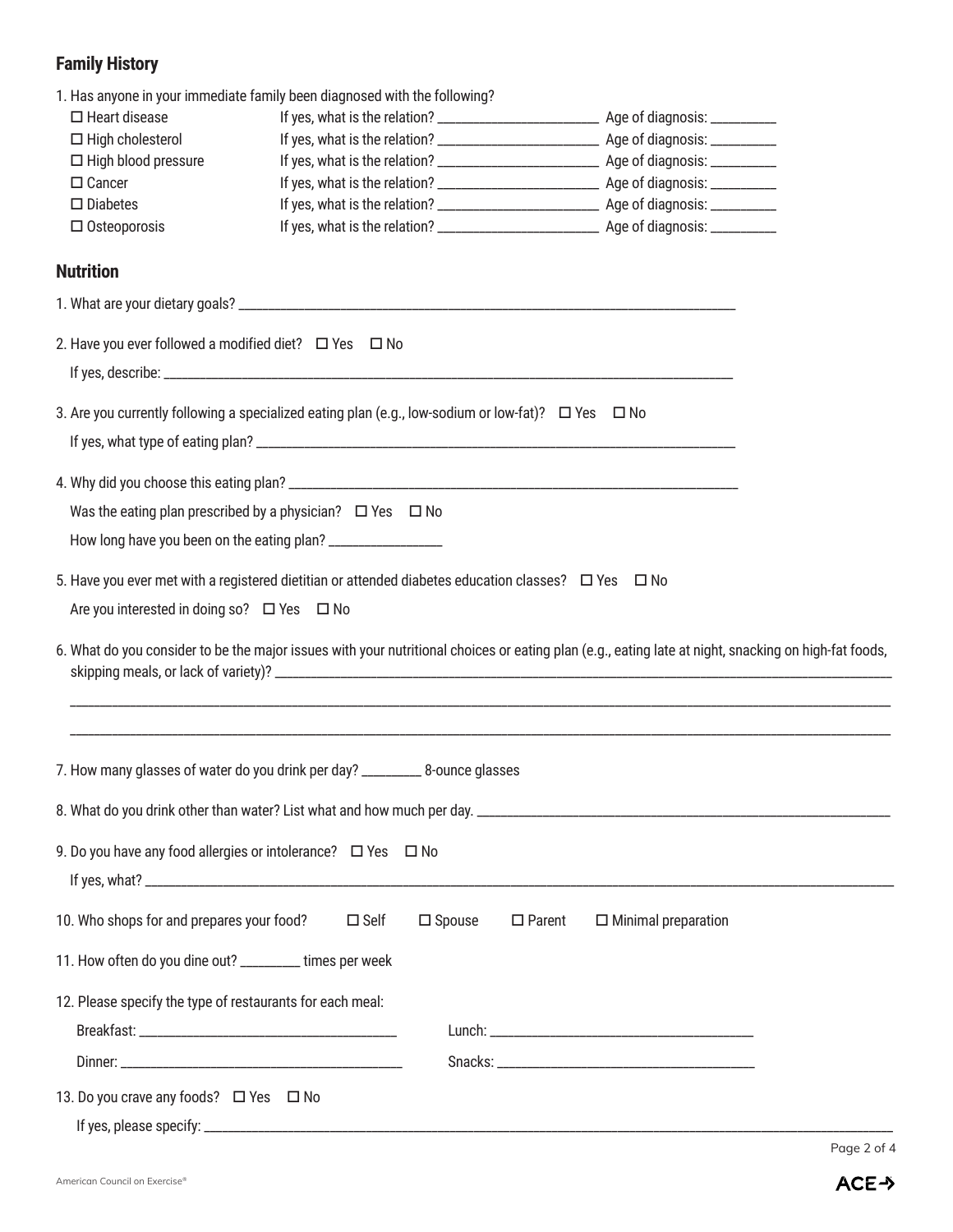## **Habits**

| 1. Do you drink alcohol?                                                                              | $\square$ Yes        | $\square$ No |                                                                                  |  | If yes, how often? _________ times per week Average amount? ______________ |  |  |
|-------------------------------------------------------------------------------------------------------|----------------------|--------------|----------------------------------------------------------------------------------|--|----------------------------------------------------------------------------|--|--|
| 2. Do you drink caffeinated beverages? □ Yes □ No                                                     |                      |              | If yes, average number per day: ______________                                   |  |                                                                            |  |  |
| 3. Do you use tobacco?                                                                                | $\Box$ Yes $\Box$ No |              | If yes, how much (cigarettes, cigars, or chewing tobacco per day)? _____________ |  |                                                                            |  |  |
| <b>Physical Activity</b>                                                                              |                      |              |                                                                                  |  |                                                                            |  |  |
| 1. Do you currently participate in any structured physical activity? □ Yes □ No                       |                      |              |                                                                                  |  |                                                                            |  |  |
| If so, please describe:                                                                               |                      |              |                                                                                  |  |                                                                            |  |  |
| _______ minutes of cardiorespiratory activity, _______ times per week                                 |                      |              |                                                                                  |  |                                                                            |  |  |
| _________ strength-training sessions per week                                                         |                      |              |                                                                                  |  |                                                                            |  |  |
| _________ flexibility-training sessions per week                                                      |                      |              |                                                                                  |  |                                                                            |  |  |
| ________ minutes of sports or recreational activities per week                                        |                      |              |                                                                                  |  |                                                                            |  |  |
|                                                                                                       |                      |              |                                                                                  |  |                                                                            |  |  |
| 2. Do you engage in any other forms of regular physical activity? $\Box$ Yes $\Box$ No                |                      |              |                                                                                  |  |                                                                            |  |  |
| 3. Have you ever experienced any injuries that may limit your physical activity? $\Box$ Yes $\Box$ No |                      |              |                                                                                  |  |                                                                            |  |  |
|                                                                                                       |                      |              |                                                                                  |  |                                                                            |  |  |
|                                                                                                       |                      |              |                                                                                  |  |                                                                            |  |  |
|                                                                                                       |                      |              |                                                                                  |  |                                                                            |  |  |
|                                                                                                       |                      |              |                                                                                  |  |                                                                            |  |  |
|                                                                                                       |                      |              |                                                                                  |  |                                                                            |  |  |